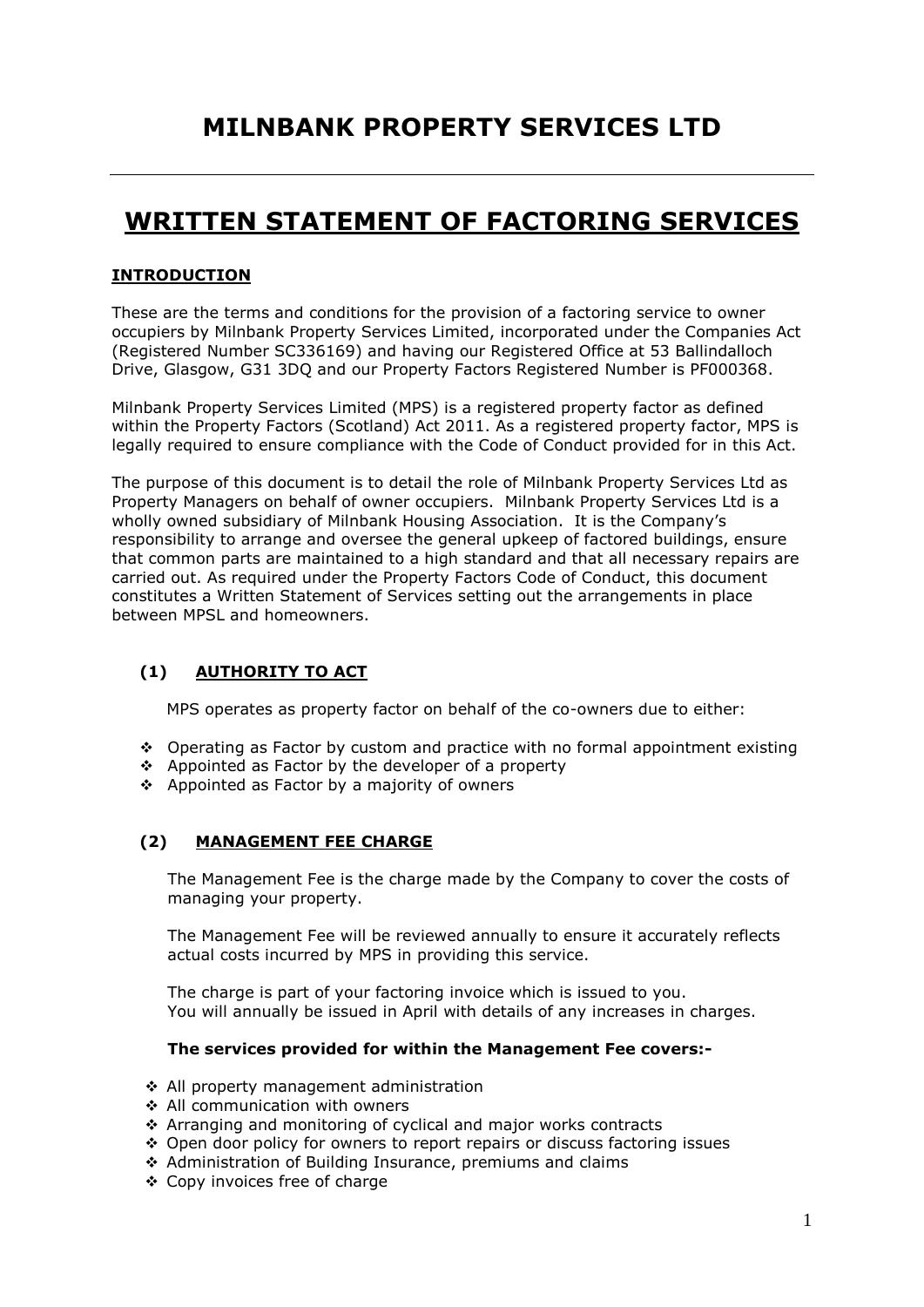- Property inspections and advisory service for owners
- $\cdot \cdot$  Pre and post inspection service for specific repair and maintenance works
- Issuing factoring accounts
- ❖ Supplying information to solicitors e.g. house sales
- Debt recovery process
- Holding close meetings as required
- Clean common landing windows

### **(3) DEPOSIT**

As at 1 April 2013 a deposit of £50.00 is charged to all incoming owners. This sum is refundable when the owner sells their property, provided there are no outstanding arrears. In the case of an arrear the deposit will be offset against it and any credit balances refunded to the owner. Deposits are separately accounted for through the Companies computer coding system.

When an owner sells the property, their Solicitor shall notify the Property Managers of the date of sale and identify the successor to the ownership.

### **(4) COMMON ESTATE SERVICE CHARGE**

MPS provides a fully comprehensive estate management service, to ensure that the common areas/stairwells are inspected and maintained to the highest possible standard.

This Fee will be reviewed annually to ensure it accurately reflects actual costs incurred by MPS in providing this service.

The charge is part of your factoring invoice which is issued to you. You will annually be issued in April with details of any increases in charges.

### **The Common Estates Service Charge Covers:**

Backcourt & Garden Maintenance Service **(Breakdown of schedule on page 10)** Close cleaning Common Estate Management Inspections once a month

### **(5) BUILDING INSURANCE**

The Company operates a common block Building Insurance Policy which covers full re-instatement value. Owner occupiers must participate and will be supplied with details on commencement of factoring when purchasing their flat privately. Owners should note that cover does not include personal effects, floor coverings, furniture, etc and it is their responsibility to ensure that they are adequately covered in this respect by Household Contents Insurance.

The policy runs from  $1^{st}$  April to  $31^{st}$  March and will be automatically renewed by the Association annually for as long as we provide factoring services at your address. The policy is a block policy covering all our wholly owned and factored stock and is fully comprehensive. The cover is based on the reinstatement value of the property (i.e. the cost for the complete rebuilding of the flat or tenement as a whole). This value is assessed annually in February/March by the Insurers when the premium is being reviewed. In comparisons to peers (other RSL's), our claim numbers are modest and in addition to, the Insurer is currently comfortable with the claims costs versus the premium. The Association pays the premium in full to the Insurers. Owners are informed of the new premium in April each year by an insurance schedule which is sent out along with the April invoice. The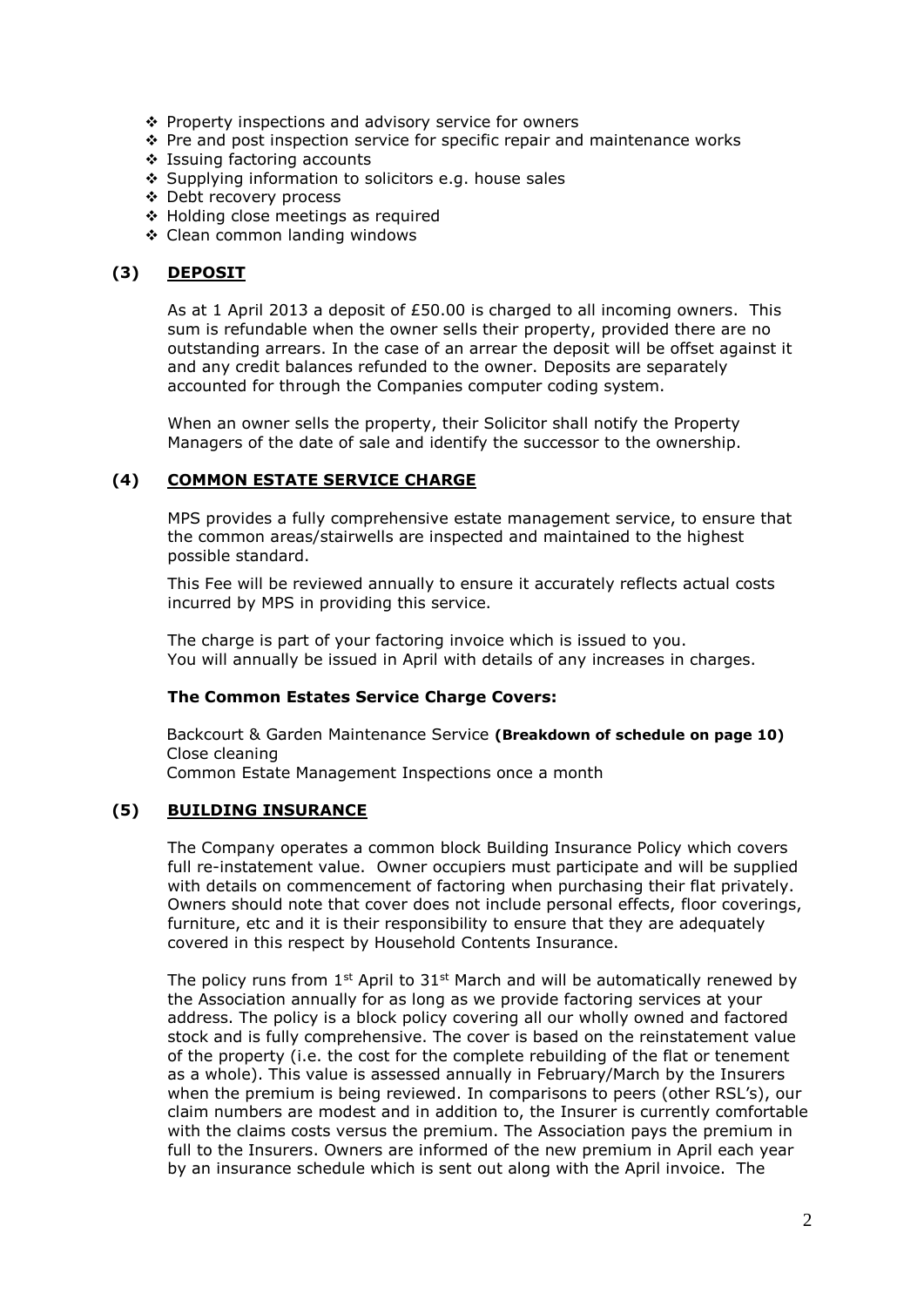schedule provides details on: who the Insurers are, the policy number, who the loss adjuster is, amount insured, annual premium and date of renewal. The premium is calculated by the rate determined by the Insurers and divided equally between all factored owners covered in the policy. All new owners are presented with a copy of the insurance schedule at date of commencement. A copy of the schedule is available on request, or by visiting our website at [www.milnbank.org.uk](http://www.milnbank.org.uk/) .

When an insurance claim is processed please note any excess is due from the flat that has been affected.

#### **The terms and conditions of the policy require that any loss or damage likely to be the subject of a claim be reported to the Company within 30 days. Failure to do so will result in the claim being declined by the Insurer's.**

Where owners have failed to pay their building insurance premium within the factoring period the Company may:

a) Not process any private claims made by the owner.

b) Where relevant, notify owners lenders that the property is not covered under the Association block insurance policy.

### **(6) FACTORING ACCOUNTS**

All factored owners are invoiced yearly (April). Accounts will contain details of :a management fee, common estates service charge, share of any common repairs, cyclical maintenance charges, service charges, any private repairs and buildings insurance premium.

Unless the property concerned is covered by our Fixed Cost Factoring Agreement the share of larger common repairs charged in each tenement property will be in accordance with the provisions of the title deeds.

Owners are invited to inspect any relevant accounts at the office or alternatively, copies are available on request free of charge.

If you are disputing any item on your account you should call our offices to discuss the matter. MPS may agree to allow you to withhold payment of the disputed amount until the matter has been resolved however all other items should be paid in full.

A flat fee of  $£50 + VA$ T will be charged to lending authorities requesting copies of key documents in relation to building contracts. This fee covers staff time, storage, photocopying costs.

You should check your account on receipt and direct any queries to the property management team based in our office within 14 days.

#### **(7) PAYMENT OF FACTORING ACCOUNT**

Owners are expected to pay their accounts promptly. The date that the Company receives payment is the date listed on our bank statement - not the date the owner makes the payment.

 Payment using your Allpay card can be made at any outlet displaying the Paypoint/Payzone sign or at any Post Office at any time throughout the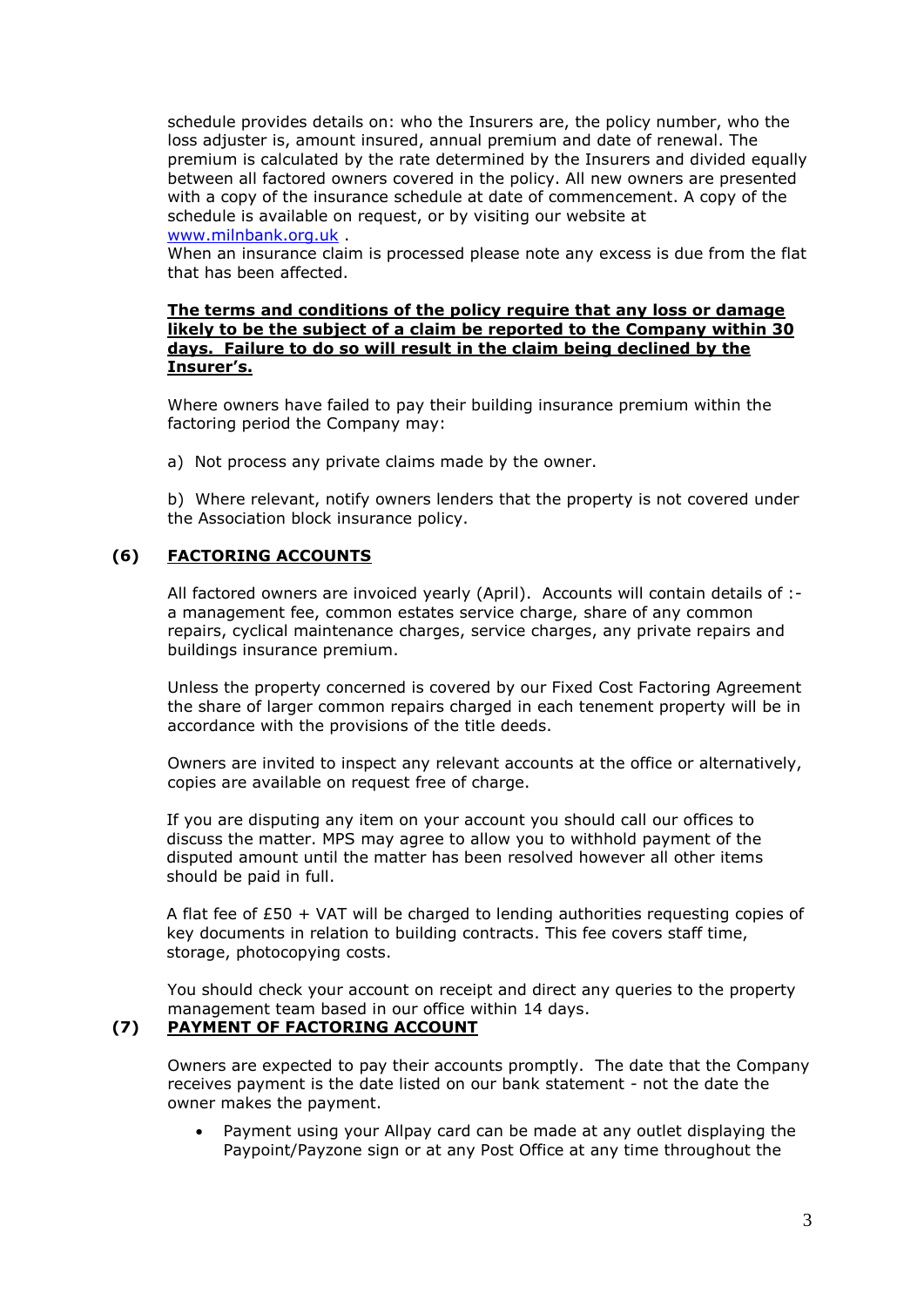year irrespective of whether an account has just been issued. A minimum payment of £5 per transaction can be made.

- Payments via instalments are permitted provided that this has been agreed with Property Management and the sum covers the current account, any outstanding building insurance premium or is intended to reduce any arrears outstanding. The instalment figure shall be reviewed at the commencement of each factoring period.
- A Direct Debit payment scheme is in operation. Details can be obtained from the Association's office. No fee will be charged for setting up the Direct Debit, however, a fee of £10 will be charged in the event of nonpayment to cover the Company's administrative costs.
- The Company has the Chip & Pin facility to accept Card payments via the office or over the telephone.
- Online payments can be made using your Debit/Credit card.
- Payments by cheque should be made payable to 'Milnbank Property Services Ltd'
- Cash payments can be made at our office.

### **(8) FACTORING ARREARS/DEBT RECOVERY**

The Company will always pursue owners who fail to pay their accounts. A sequence of actions will be carried out when an account is outstanding. Any expenses incurred from legal actions will be levied to the owners account.

| 4 weeks | $\overline{\phantom{a}}$ | reminder                                          |
|---------|--------------------------|---------------------------------------------------|
| 6 weeks | $\overline{\phantom{0}}$ | Sheriff Officers instructed to issue 7 day letter |
| 7 weeks |                          | Court action instructed                           |

Potential Legal Action

| <b>Payment Decree</b><br>(a)  | (1) Open Decree: The Sheriff awarding a payment<br>decree which orders payment of the sums claimed<br>together with interest and expenses.                                                                                                         |
|-------------------------------|----------------------------------------------------------------------------------------------------------------------------------------------------------------------------------------------------------------------------------------------------|
|                               | (2) Instalment Decree: The Sheriff awarding decree for<br>payment of the sums claimed together with interest and<br>expenses, payable by way of instalments of<br>weekly/monthly payments.                                                         |
| <b>Wage Arrestment</b><br>(b) | Enforcement of the Decree (referred to at (a) above) by<br>way of deductions from the debtor's salary, made<br>directly at source and paid by the employers in reduction<br>of sums due.                                                           |
| (c) Speculative Arrestment    | If the Company does not have employment<br>details to carry out a straight Wage Arrestment the<br>Sheriff Officer will be instructed to implement a<br>Speculative Arrestment to recover the outstanding<br>balance from the owner's bank account. |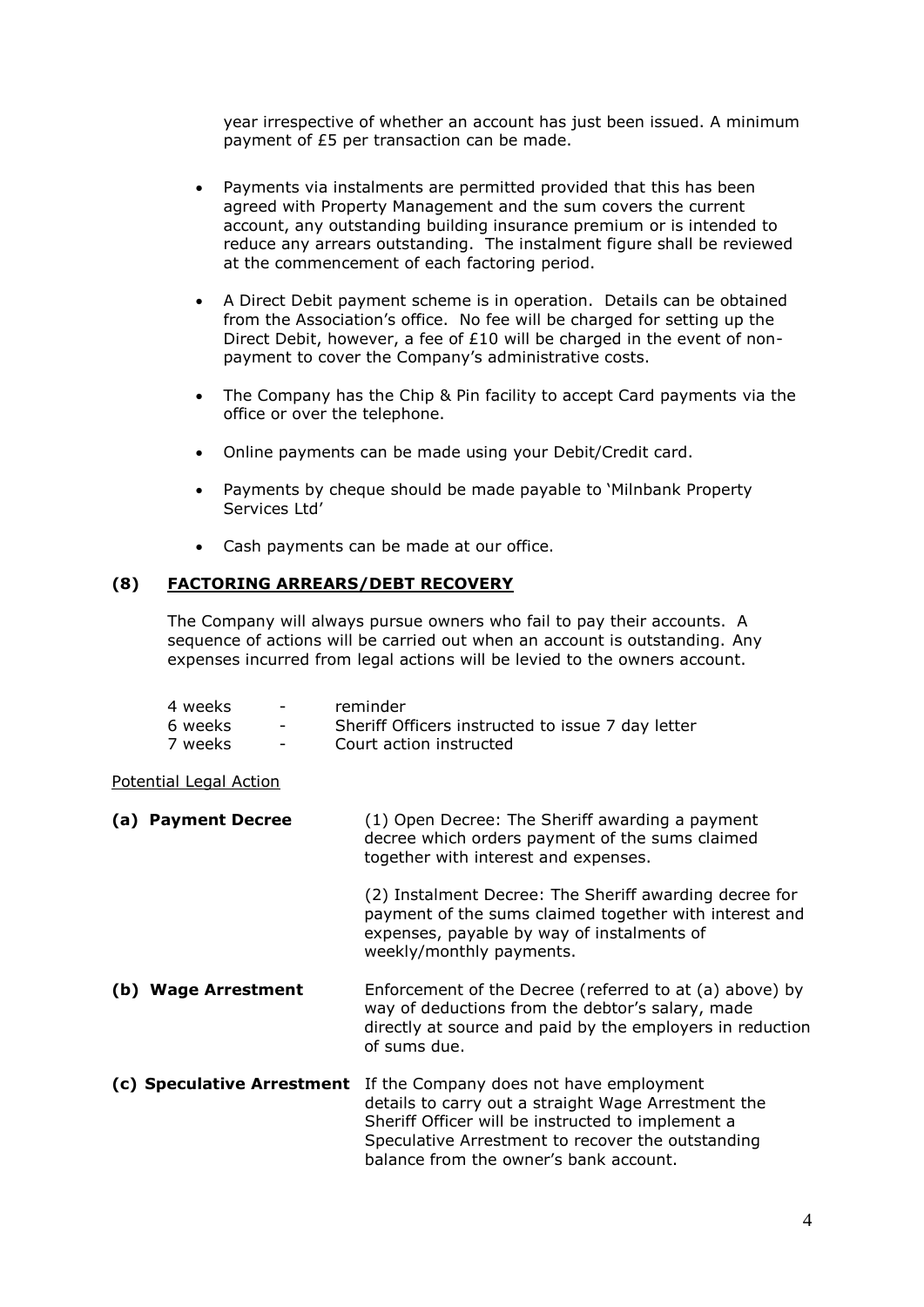| (d) Rent Arrestment        | Legal action will take the form of the Sheriff<br>Officer arresting the rent of the owner's sub-<br>letting tenant.                                                                                                                                                                                                                                                                                                                               |
|----------------------------|---------------------------------------------------------------------------------------------------------------------------------------------------------------------------------------------------------------------------------------------------------------------------------------------------------------------------------------------------------------------------------------------------------------------------------------------------|
| (e) Attachment             | If the owner fails to adhere to the payment<br>decree, the Board shall recommend that an Attachment<br>is carried out.<br>Sheriff Officers attend the premises of a debtor to value<br>goods then sell them to pay off the debt and offset any<br>monies received against the factoring arrears.                                                                                                                                                  |
| (f) Instruct Notice of     | The Notice is registered in the Land Register either under<br>the Tenements                                                                                                                                                                                                                                                                                                                                                                       |
| <b>Potential Liability</b> | (Scotland) Act 2004 if the property is a flat or under the<br>Title Conditions (Scotland) Act 2003 if the property is a<br>house.<br>The Notice lasts for three years from the date of<br>registration and can be renewed by being registered again<br>before the expiry date. Settlement of all sums due would<br>be required prior to the Notice being formally discharged.                                                                     |
| (g) Serve an Inhibition    | The Company shall serve an Inhibition Order thus<br>preventing the owner selling the property, obtaining<br>secured borrowings against the property or conveying<br>with any other property without settling the outstanding<br>factoring debts.<br>The order shall be registered in the Land Register and<br>last the duration of 5 years. Settlement of all sums due<br>would be required prior to the Inhibition being formally<br>discharged. |
| (h) Sequestrate            | When an owner has an outstanding debt of £3,000 or<br>more, the Company will initiate action to declare the<br>owner bankrupt.                                                                                                                                                                                                                                                                                                                    |

The Company has engaged a debt recovery agency to locate and in appropriate cases pursue recovery of all outstanding debts. The Property Manager will determine which cases are pursued by the agency.

### **(9) REPAIRS**

In order to maintain the property to a high standard it is necessary to identify and carry out repairs. We aim to ensure a fast and responsive service aimed at preventing routine repairs becoming major building defects. The Company will work to the schedule provided to Milnbank Housing Association tenants.

| Routine | Common routine repairs should be reported to the<br>Company as<br>soon as they are discovered.                                      |
|---------|-------------------------------------------------------------------------------------------------------------------------------------|
|         | The Company will attend, instruct from our approved<br>contractors list and carry out as deemed necessary<br>within 5 working days. |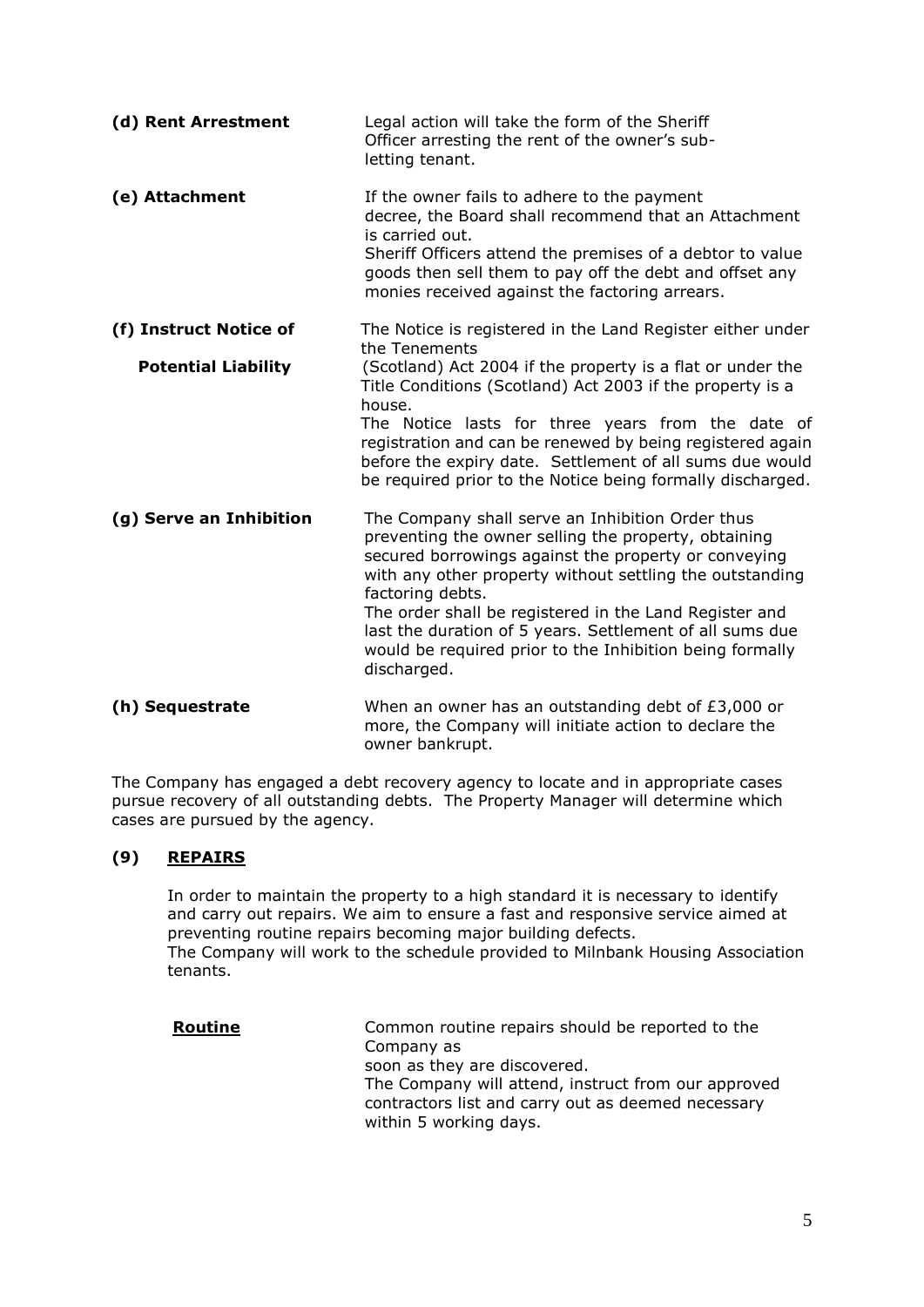Where repairs cost less than £150 per house, these repairs will be instructed without notification to the owner.

Where repairs cost more than £150 per house the Company will notify the owners in writing of:

- The nature of the work
- **The total cost**
- **Their share of the cost**

The exception will be in the event of an emergency where there is a risk to persons or the property. These will be attended to within 4 hours.

Owners will be recharged for their share of each common job.

Communication is a very important part of this service. It is essential that owners communicate their wishes and needs to the Company.

**Planned Maintenance** MPS planned maintenance programme involves items such as roof inspections, gutter cleaning, etc.

> The Company will notify owners prior to the commencement of works detailing the sums involved.

In properties where the Company are majority owners, we will instruct these works. Where this is not the case, owners will be consulted and works will be instructed in accordance with majority decisions.

**Private** The Company's in-house inspection and advisory services are available to owners free of charge. Any owner wishing a private repair to be carried out will be required to sign a Mandate. The Company will not carry out a private repair for an owner who has an outstanding debt owing to the Company. Requests for Improvement Works will be carried out at the Company's discretion.

**Future maintenance** Virtually every element of the fabric of your property has a lifespan and as an item nears the end of its life, you, as the home owner, will have to make arrangements for it to be replaced. Some of these items can be expensive and owners are therefore advised to plan for future maintenance and to make financial provisions to cover the costs. (Typical examples are Roofs/Stonework)

#### **Emergency An emergency repair. Callouts/Repairs** If an Owner or a tenant of a Landlord contacts the Company during emergency hours, the Owner or the Absentee Landlord will be re-charged for the call-out and any subsequent repairs and material costs to repair the problem. Owners will be required to

sign a Mandate agreeing to pay the costs.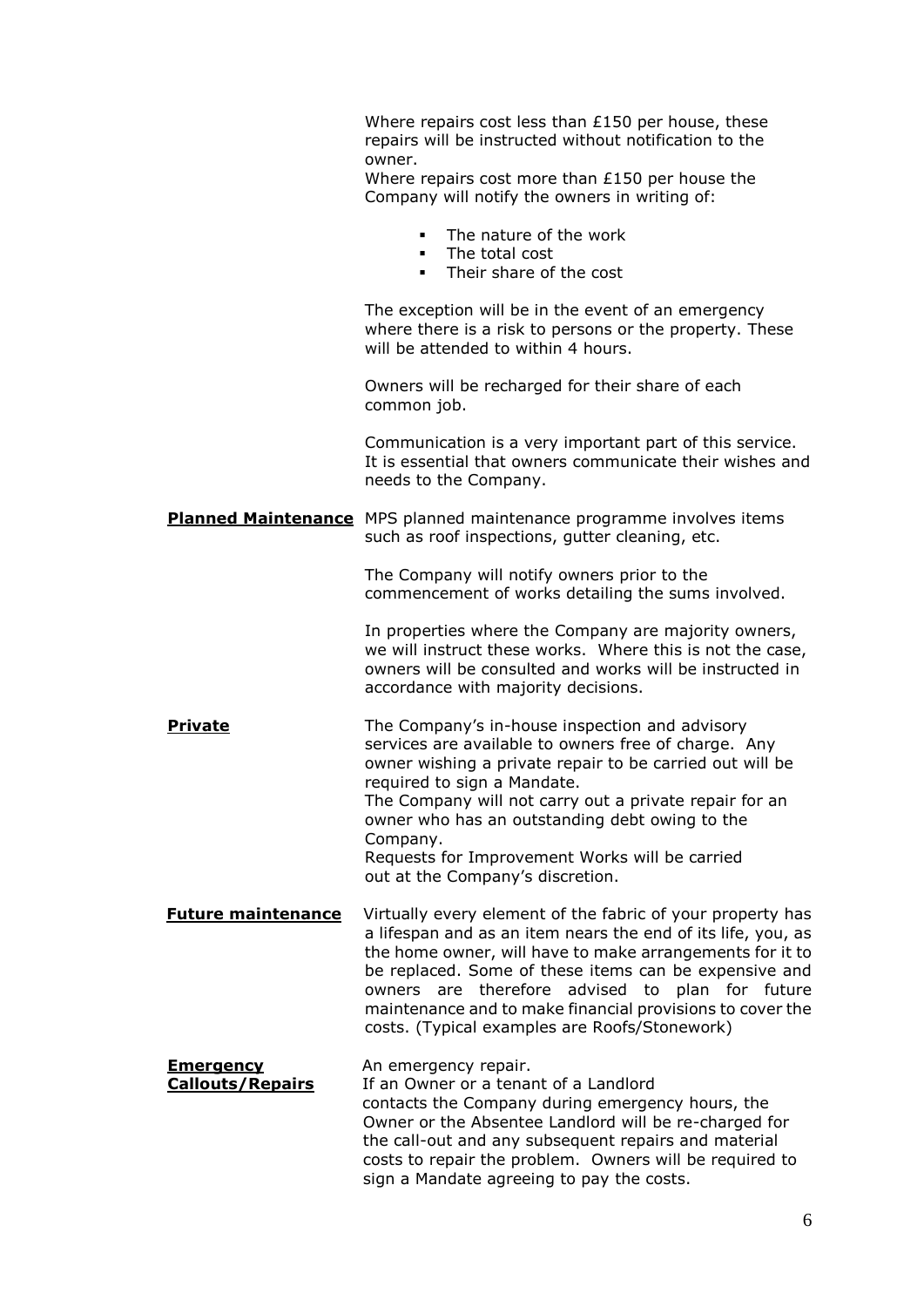The cost of any call out charge will be added in April on your invoice.

#### **MILNBANK PROPERTY SERVICES LTD IS VAT REGISTERED AND THE VAT REGISTRATION NO: 927484587**

### **(10) ESTATE MANAGEMENT**

MPS will ensure that the estate management services are planned, implemented, regularly inspected to the highest possible standard and that estate management issues are acted upon immediately.

All complaints will be treated in confidence and in a professional manner with appropriate action taken. The action may take the form of:

- (a) noting the complaint with no action required
- (b) standard letter sent
- (c) house visit/interview
- (d) involving other agencies e.g. police, social work
- (e) close/committee meetings
- (f) issue warning letters
- (g) legal action

In the case of Estate Management issues and Landlords the following will apply:

- (a) In the event of a complaint against the tenant of the Landlord, a letter will be sent to the tenant.
- (b) Should there be no response/action undertaken by the tenant, a letter will be sent to the Landlord.
- (c) Should there be no response/action undertaken from the Landlord, the Association will instruct their Solicitor's to send out a letter out-lining the legal obligations of the Landlord.

A full and comprehensive copy of the Estate Management Policy is available on request or alternatively visit our website where you can download a copy.

### **(11) ALTERATIONS**

Owners proposing to carry out major alterations are required to notify the Company (as a co-owner or property managers) giving MPS an opportunity to extend services and advice.

Any major alteration to a flat is bound to need permission of some kind or other. Permission is required for any work involving an area that affects the common part of the property, erection or demolition of walls, moving a bathroom or toilet, installing new windows, changing the use of the flat etc. In some respects a Building Warrant or Planning Permission will be required. Where the Common Interest may have relevance, it is appropriate to notify details of proposed alterations to other owners in the property.

### **(12) COMMUNICATION**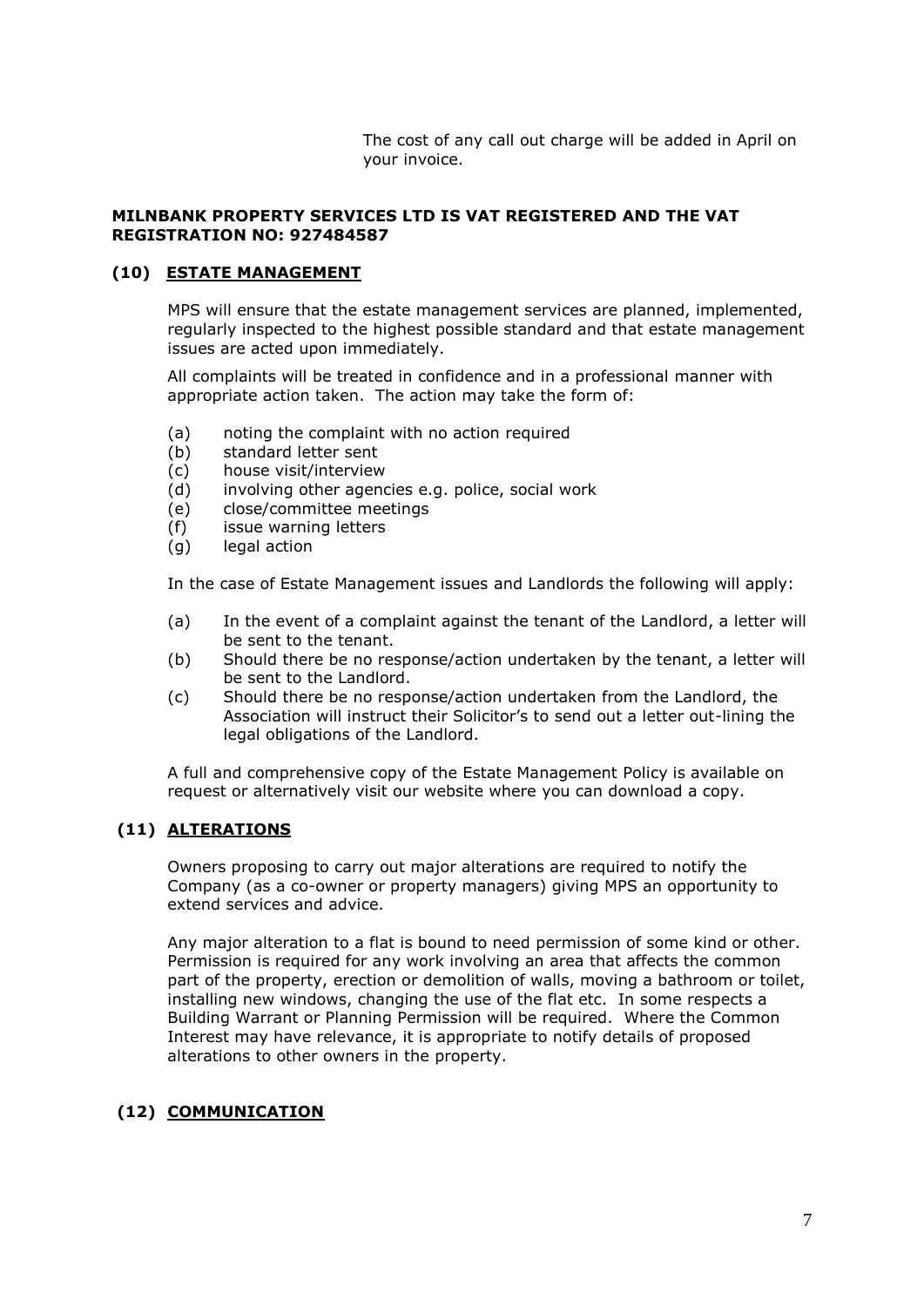MPS will consult with owners on all factoring issues and hold owners meetings on request to discuss any issues relating to the property. A newsletter informing owners of MPSL activities will be issued twice a year.

Owners can contact MPS by calling at the office in person, by telephone (response within 2 working days), in writing or by e-mail (response within 5 working days). The Milnbank Housing Association website has a section dedicated to owners receiving services from MPS, which contains information on all relevant policies including the complaints handling procedure.

### **(13) CHANGES TO YOUR PERSONAL INFORMATION**

If your personal information changes, please inform MPS immediately of those changes. Critical changes such as postal correspondence address, telephone numbers and e-mail address allow MPS to keep our customers updated. As such, we ask that customers keep the above information current.

### **(14) COMPLAINTS**

MPS has a comprehensive complaints resolution procedure. Copies are available on request. Where a complaint against MPSL is not resolved to the satisfaction of the owner, the Property Factors (Scotland) Act 2011 makes provision for owners to refer their complaint and submit an application to the **First-tier Tribunal for Scotland (Housing and Property Chamber)** who will determine whether MPSL have failed to carry out their duty to you as a factor or failed to comply with the Code.

The First-tier Tribunal for Scotland (Housing and Property Chamber) will not accept a complaint until MPSL's complaints procedure has been exhausted.

Contact details for the First-tier Tribunal for Scotland (Housing and Property Chamber), Glasgow Tribunals Centre, 20 York Street, Glasgow, G2 8GT, telephone number 0141 302 5900, e-mail **[HPCAdmin@scotcourtstribunals.gov.uk](mailto:HPCAdmin@scotcourtstribunals.gov.uk) <https://www.housingandpropertychamber.scot/>**

### **(14) OWNERS FACTORING AGREEMENT**

Each owner is encouraged to sign a factoring agreement. The benefit of factoring agreements is that they confirm in a clear and concise way, the contractual arrangements set out in this document.

At change of ownership, solicitors acting for the new owner will be sent a factoring agreement to be signed immediately to allow our records to be updated accurately.

### **(15) CHANGING FACTOR**

Homeowners can call a meeting at any point to discuss and vote on a change of factor in accordance with the deed of condition attached to the property. In order for a change to go through, a majority decision would be required. In blocks where Milnbank Housing Association owns at least half of the properties it would not be possible to change the factor.

In blocks where Milnbank Housing Association does not own a property a majority decision to change would be required.

### **(16) DECLARATION OF INTEREST**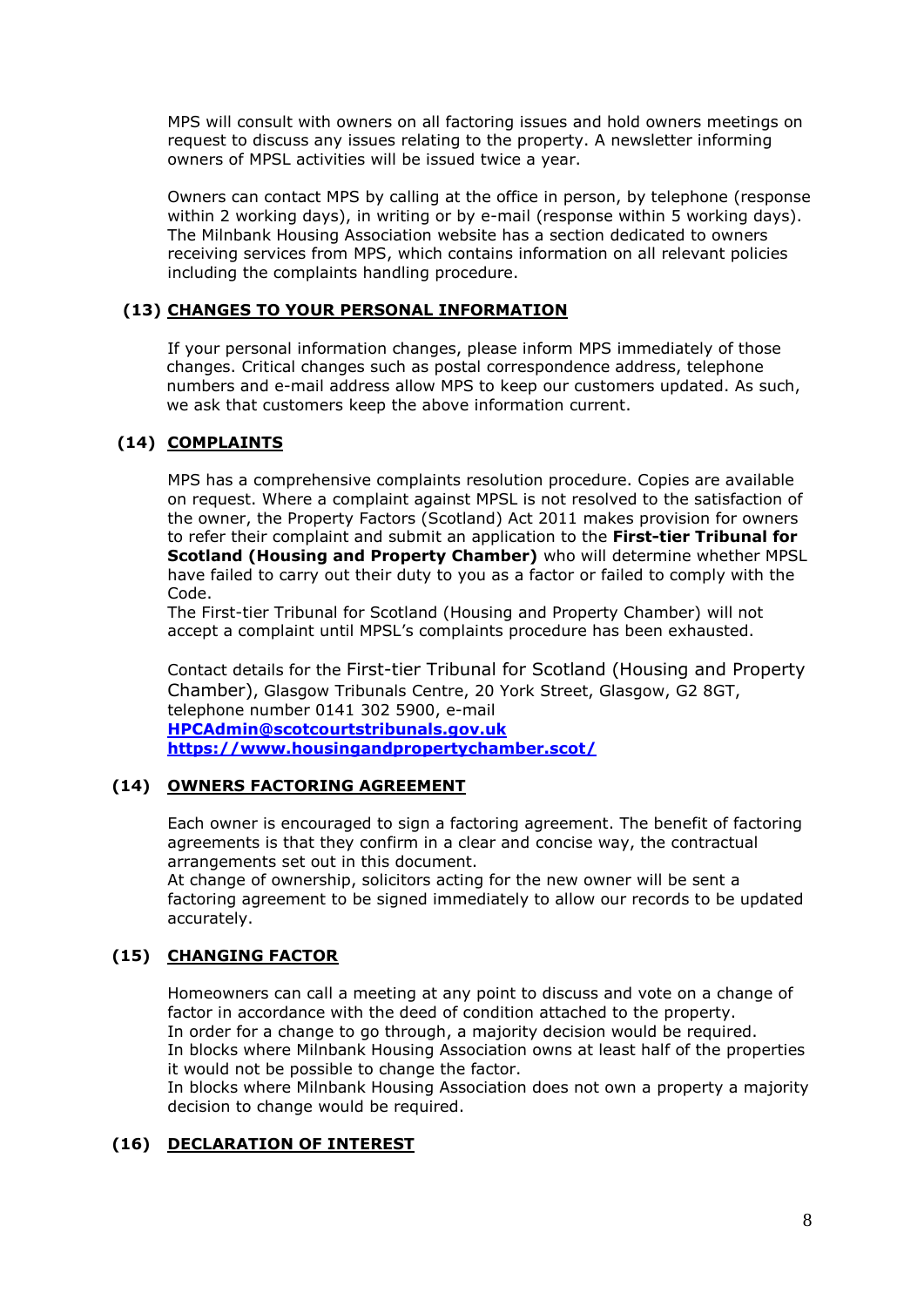In properties where there are tenants of Milnbank Housing Association then the Association has a vested interest in providing the best factoring service possible. Maintaining the common areas at your property to a high standard helps us to protect the investment that the Association has made in the property and surrounding area.

### **(17) CONTACT DETAILS**

Milnbank Property Services Ltd 53 Ballindalloch Drive Dennistoun Glasgow G31 3DQ

Tel No: 0141 551 8131 Fax No: 0141 550 2060 E-mail: [admin@milnbank.org.uk](mailto:admin@milnbank.org.uk) Website: [www.milnbank.org.uk](http://www.milnbank.org.uk/)

### **(18) DATA PROTECTION**

The Association controls the personal information that we collect, this means that we are legally responsible for how we collect, hold and use personal information. It also means that we are required to comply with the General Data Protection Regulations (GDPR) when collecting, holding and using personal information.

The Association's appointed Data Protection Officer is Pauline Hamilton who will ensure that we comply with data protection law. If you have any questions about how your personal information is held, please contact the Data Protection Officer by email on [p.hamilton@milnbank.org.uk](mailto:p.hamilton@milnbank.org.uk) or by telephone on 0141 551 8131 or in writing to: Milnbank Housing Association, 53 Ballindalloch Drive, Glasgow, G31 3DQ.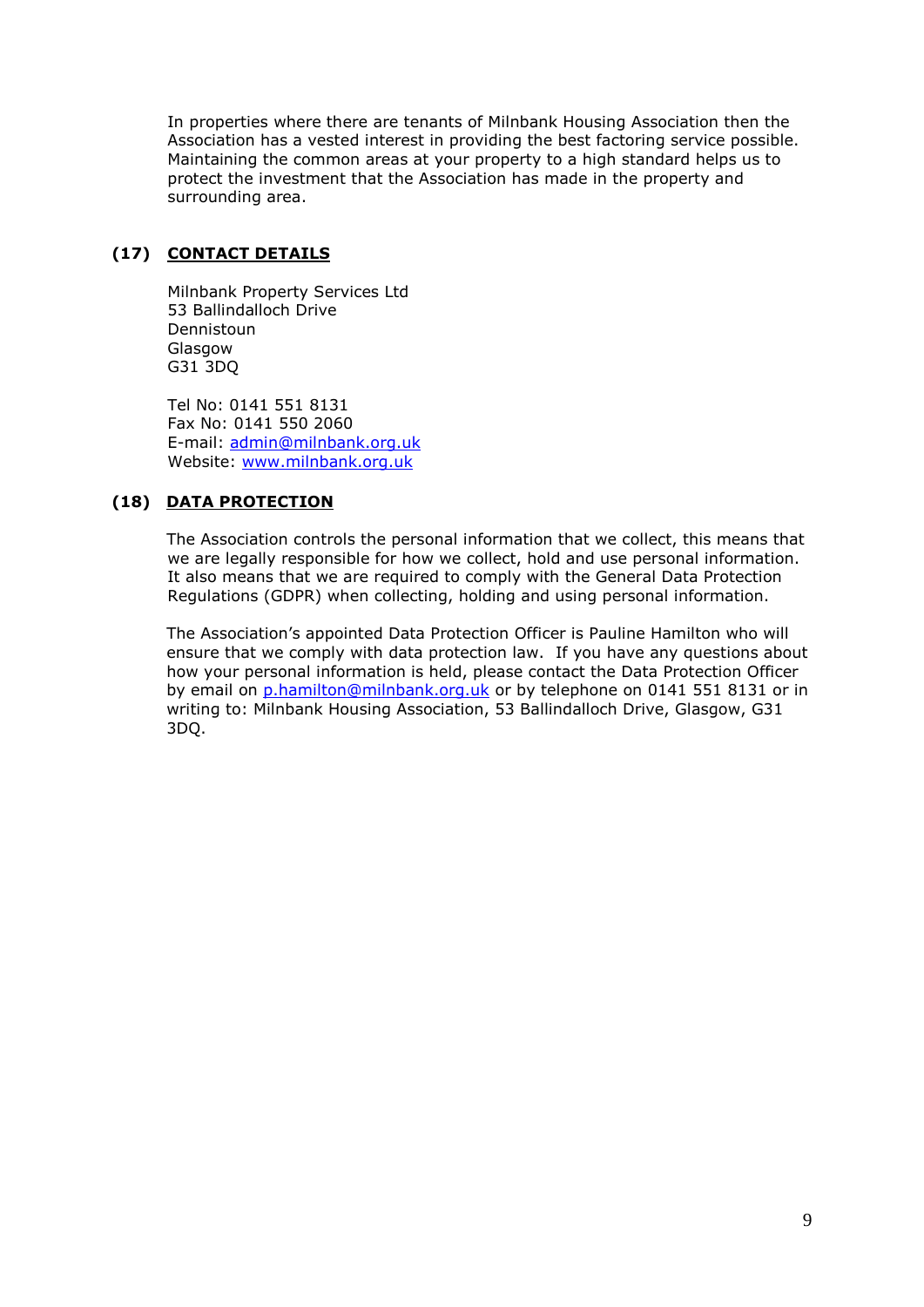## **ESTATES SERVICE SCHEDULE SUMMER SCHEDULE - APRIL - SEPTEMBER**

### **EVERY VISIT**

### **Grassed Areas**

Cut grass front/back gardens and all common areas. All cuttings will be uplifted from site or mulched

### **Hard Standing Areas**

All gardens with complete hard standing areas (no grass) will be brushed and weeds will be kept to a minimum during the growing season

### **Litter**

All litter from front/back gardens and common areas will be cleared and removed

### **Binstores Areas**

All binstores areas will be checked and kept clean

### **WINTER SCHEDULE OCTOBER - MARCH**

#### **EVERY VISIT**

### **Grassed Areas**

Clear and remove all litter, leaves and any other materials from front/back gardens and all common areas

#### **Hard Standing Areas**

All gardens with complete hard standing areas (no grass) will be brushed and kept weed free

#### **Binstores**

All binstores will be checked and kept clean

#### **EVERY WEEK**

### **Stairwells**

Closes brushed down and cleaned

### **Bulk Uplift**

Bulk uplifted on a weekly basis

### **MINIMUM TWICE A YEAR - April/May & August/September**

### **Weedkiller Application**

Apply weed killer to all areas

#### **Trees/Hedges/Shrubbery**

Cut back, prune and remove debris from site. Keep tidy and weed free Any plants or shrubs in bud or fruit will not be cut unless causing an obstruction Any bee activity plants will not be touched

#### **ADDITIONAL SERVICE ON REQUEST - NO CHARGE**